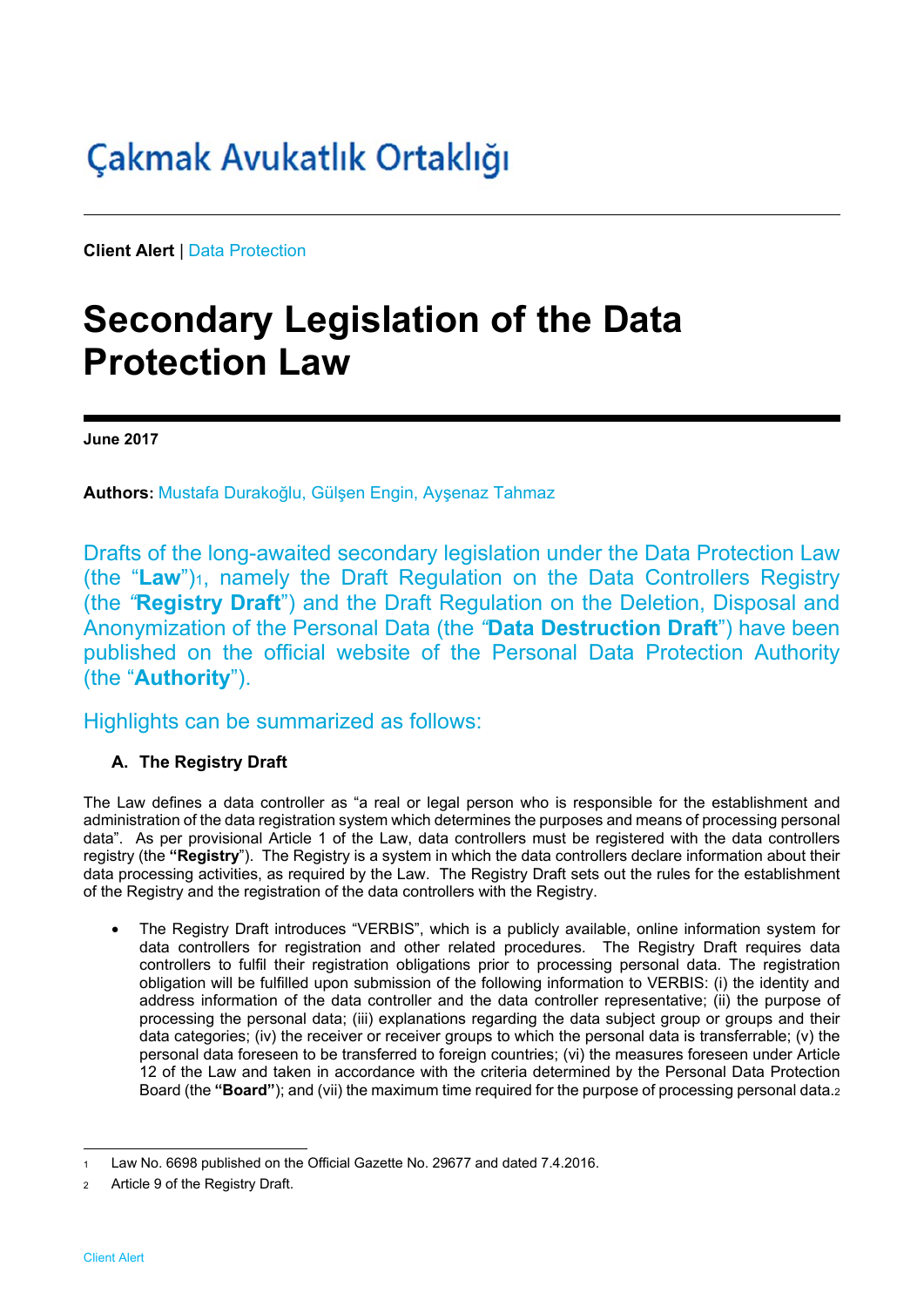- As part of the registration process, data controllers must submit a "Personal Data Processing Inventory", which will be established and detailed by way of associating the personal data processing activities of data controllers depending on their (i) data processing activities based on their business processes, (ii) data categories, (iii) transferred receiver group, and (iv) data subject group.
- For legal entities, the data controller is the legal entity itself. The liabilities of legal entities established in Turkey are to be fulfilled by the competent body or persons authorized to represent and bind the legal entity, as per the applicable legislation. In this respect, the Registry Draft envisages two different concepts: "Contact Person" (*irtibat kişisi*) and "Data Controller Representative" (*veri sorumlusu temsilcisi*). The data controller representative is a real or legal person resident in Turkey, who will be appointed only by data controllers who are not resident in Turkey and notified during the registration application. The data controller representative is authorized to represent the data controller before the Authority and conduct transactions related to the Registry. On the other hand, the contact person is a real person who is responsible for the communication between (i) the legal entity data controller resident in Turkey, or legal entity data controller representative and (ii) the Authority to ensure that the requests of related persons will be answered promptly and effectively by the data controller. Accordingly, both legal entity data controllers resident in Turkey and data controllers who are not resident in Turkey but who have appointed a legal entity data controller representative are required to appoint a contact person.
- In principle, all data controllers must be registered with the Registry unless an exemption is provided by the Law. However, the Law authorizes the Board to provide additional exemptions to the requirement of registration with the Registry. According to the Registry Draft, the Board can grant exemptions in respect of personal data processing activities which are not fully or partially automatic, according to certain criteria listed in the Registry Draft, including, but not limited to, the type and quantity of the personal data, the purpose of processing the personal data, the field of activity (such as the industry or sector) to which the personal data relates, and the transfer of the personal data to third parties.
- The Registry Draft requires data controllers to pay a registration fee for the initial registration and an annual registration fee for each following year in an amount to be determined by the Board.
- The Registry Draft envisages administrative fines ranging from TL 20.000 to TL 1.000.000 for data controllers who fail to comply with the registration and notification obligations.

#### **B. Data Destruction Draft**

The Law requires data controllers to delete (*silme*), dispose of (*yok etme*) or anonymize (*anonimleştirme*) the personal data *ex officio* or upon the request of the relevant person to the extent that the reasons for the processing of the data no longer exist. Accordingly, the Data Destruction Draft sets out the principles and procedures regarding the deletion, disposal and anonymization of the personal data processed automatically or non-automatically as part of any data recording system.

- A personal data must be deleted, disposed of, or anonymized by the data controller upon the request of the relevant person or *ex officio* provided that certain conditions have been met, including, but not limited to: (i) the amendment or annulment of the relevant legislation constituting the basis of the processing of personal data; (ii) the non-existence of the purpose of processing the personal data; (iii) the non-compliance of the processing of the personal data with the laws and the principle of good faith; and (iv) the withdrawal of consent in cases where the personal data is processed upon the explicit consent of the data subject.
- The Data Destruction Draft requires data controllers to prepare a Personal Data Retention and Destruction Policy (the **"Policy"**). The Policy will include detailed information including, but not limited to: (i) its preparation purpose; (ii) the data recording mediums; (iii) any legal, technical or other reasons which require the storage and destruction; (v) the technical and administrative measures taken for the safe storage and the prevention of illegal processing and access; (vi) the names of the responsible persons; (vii) the storage and destruction periods; and (viii) the periodical destruction terms. Data controllers who are not obliged to prepare a Policy are nevertheless required to delete, dispose of and anonymize the personal data in accordance with the Law and the regulation. Data Destruction Draft does not specify the criteria to determine whether data controllers must prepare the Policy or the timing